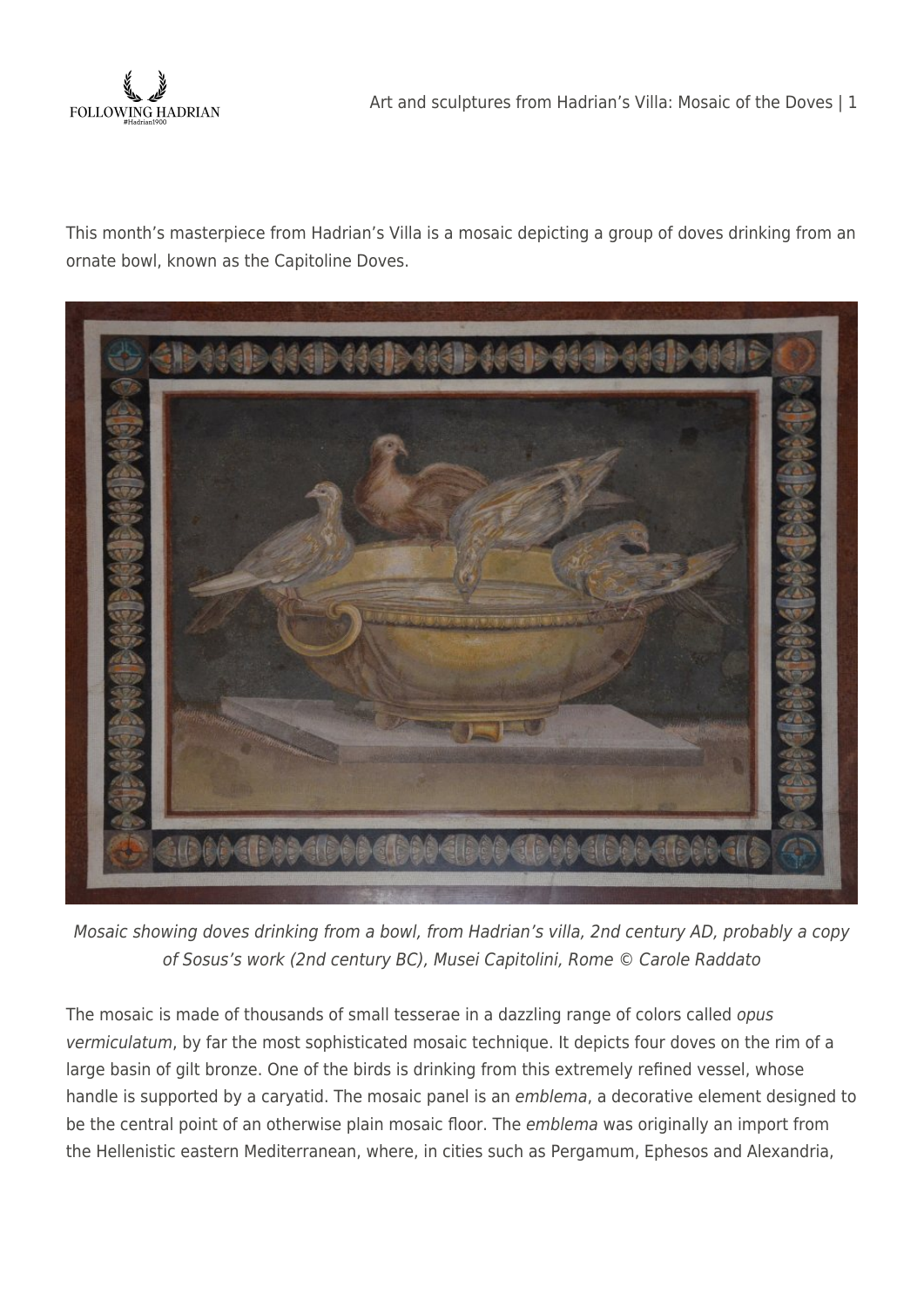

there were artists specializing in their production. One of them was [Sosus of Pergamon](http://en.wikipedia.org/wiki/Sosus_of_Pergamon), the most celebrated mosaicist of antiquity who worked in the second century BC. The workmanship was said to be so perfect that real doves flew against the mosaic in a vain attempt to join their stone companions. (Source: S. Walker, Roman art -London, 1991-)



Mosaic showing doves drinking from a bowl (detail), from Hadrian's villa, 2nd century AD, probably a copy of Sosus's work (2nd century BC), Musei Capitolini, Rome © Carole Raddato

The mosaic was discovered in 1737 during excavations at Hadrian's Villa led by Cardinal Giuseppe Alessandro Furietti. Some scholars believe the mosaic to be Hellenistic and that it could be the famous Dove Mosaics by Sosus of Pergamon who was active in the 2nd century BC and the only mosaic artist cited by Pliny in his Natural History. Other scholars however believe it to be a copy of Sosus' work made for Hadrian in the 2nd century AD. Numerous copies were made of this mosaic,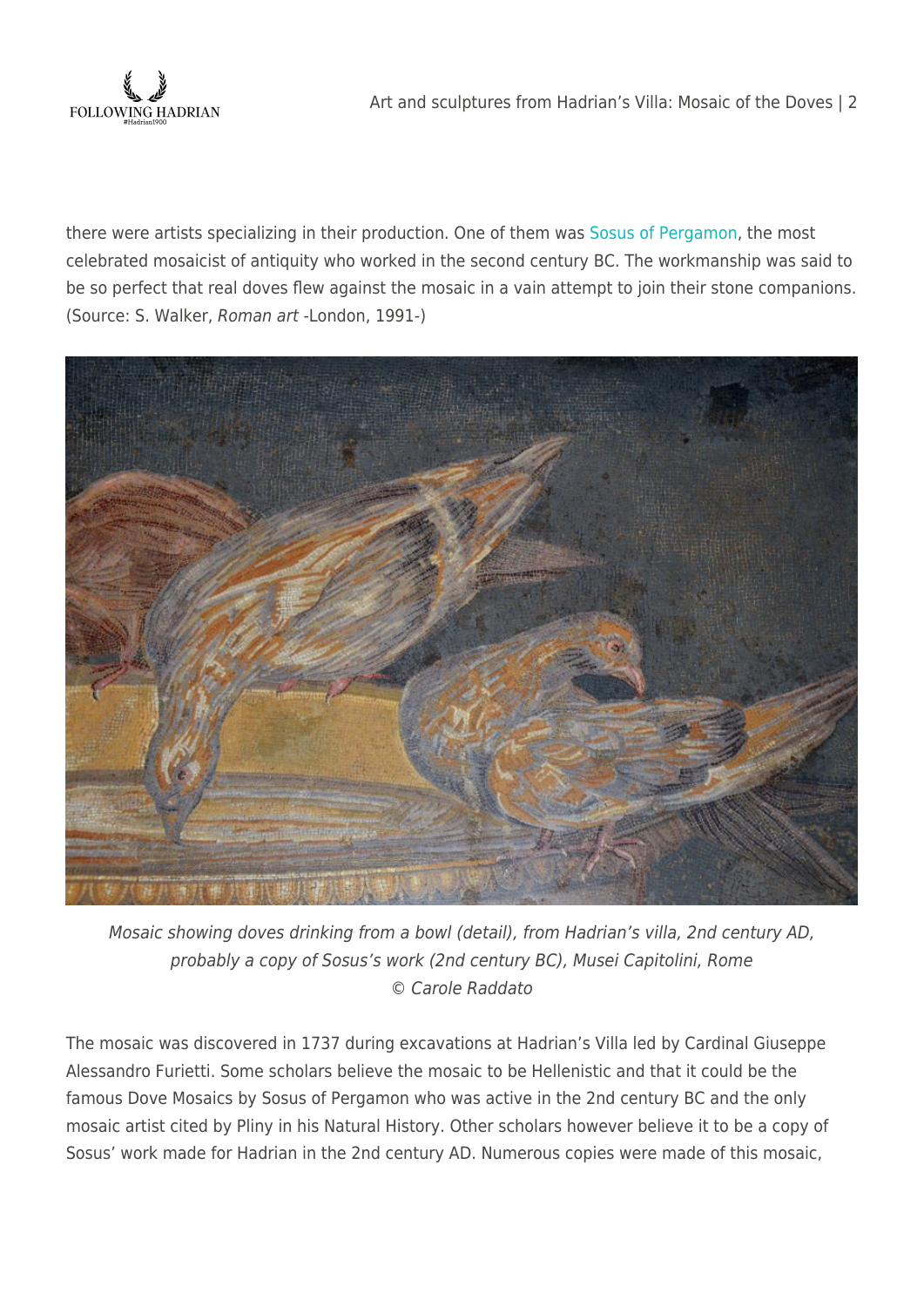

even into late antiquity. In addition to Tivoli, these have been found at Delos; at Pompeii and Capua; in Morocco and Tunisa; and in the Christian mausoleums of Santa Costanza in Rome and [Galla Placidia](https://www.flickr.com/photos/carolemage/32189431156/) in Ravenna. But the finest copy of the Drinking Doves is the one discovered at Hadrian's Villa. (Source: Umberto Pappalardo and Rosario Ciardello, Greek and Roman mosaics – Abbeville Press, 2012)

Pavements are an invention of the Greeks, who also practised the art of painting them, till they were superseded by mosaics. In this last branch of art, the highest excellence has been attained by Sosus, who laid, at Pergamus, the mosaic pavement known as the "Asarotos œcos;" from the fact that he there represented, in small squares of different colours, the remnants of a banquet lying upon the pavement, and other things which are usually swept away with the broom, they having all the appearance of being left there by accident. There is a dove also, greatly admired, in the act of drinking, and throwing the shadow of its head upon the water; while other birds are to be seen sunning and pluming themselves, on the margin of a drinking-bowl.

Pliny the Elder (Gaius Plinius Secundus, 23–79 AD), Naturalis Historia (Natural History), published around 77-79 AD). [Book 36, chapter 60.](http://www.perseus.tufts.edu/hopper/text?doc=Plin.+Nat.+36&fromdoc=Perseus%3Atext%3A1999.02.0137#note-link463)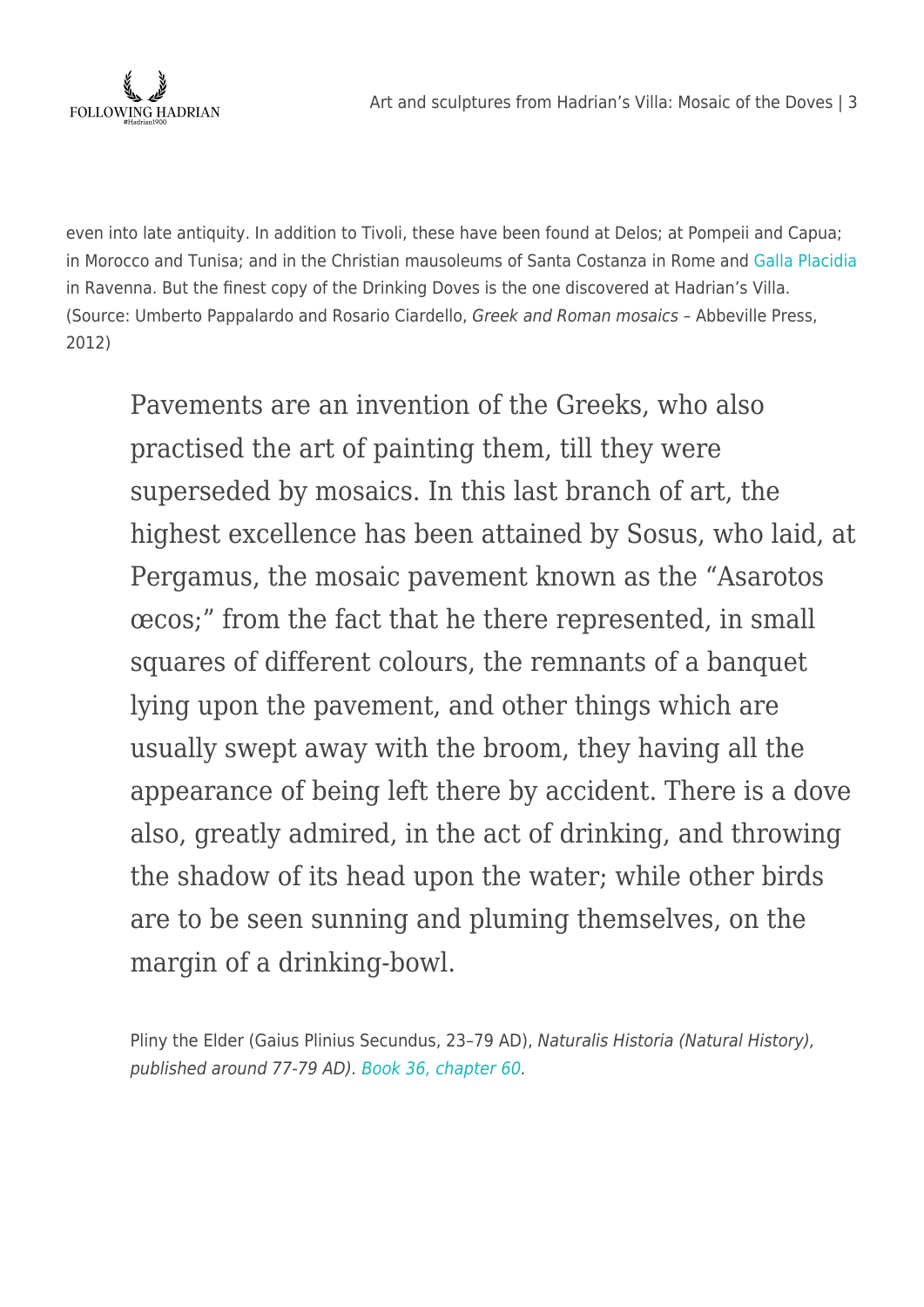



Mosaic showing doves drinking from a bowl (detail), from Hadrian's villa, 2nd century AD, probably a copy of Sosus's work (2nd century BC), Musei Capitolini, Rome © Carole Raddato

Today, mosaic is preserved in the Musei Capitolini in Rome and hence is known as the Capitoline Doves.

## Share this:

- [Click to share on Facebook \(Opens in new window\)](https://followinghadrian.com/2014/06/13/art-and-sculptures-from-hadrians-villa-mosaic-of-the-doves/?share=facebook)
- [Click to share on Twitter \(Opens in new window\)](https://followinghadrian.com/2014/06/13/art-and-sculptures-from-hadrians-villa-mosaic-of-the-doves/?share=twitter)
- [Click to share on Pinterest \(Opens in new window\)](https://followinghadrian.com/2014/06/13/art-and-sculptures-from-hadrians-villa-mosaic-of-the-doves/?share=pinterest)
- [Click to share on Tumblr \(Opens in new window\)](https://followinghadrian.com/2014/06/13/art-and-sculptures-from-hadrians-villa-mosaic-of-the-doves/?share=tumblr)